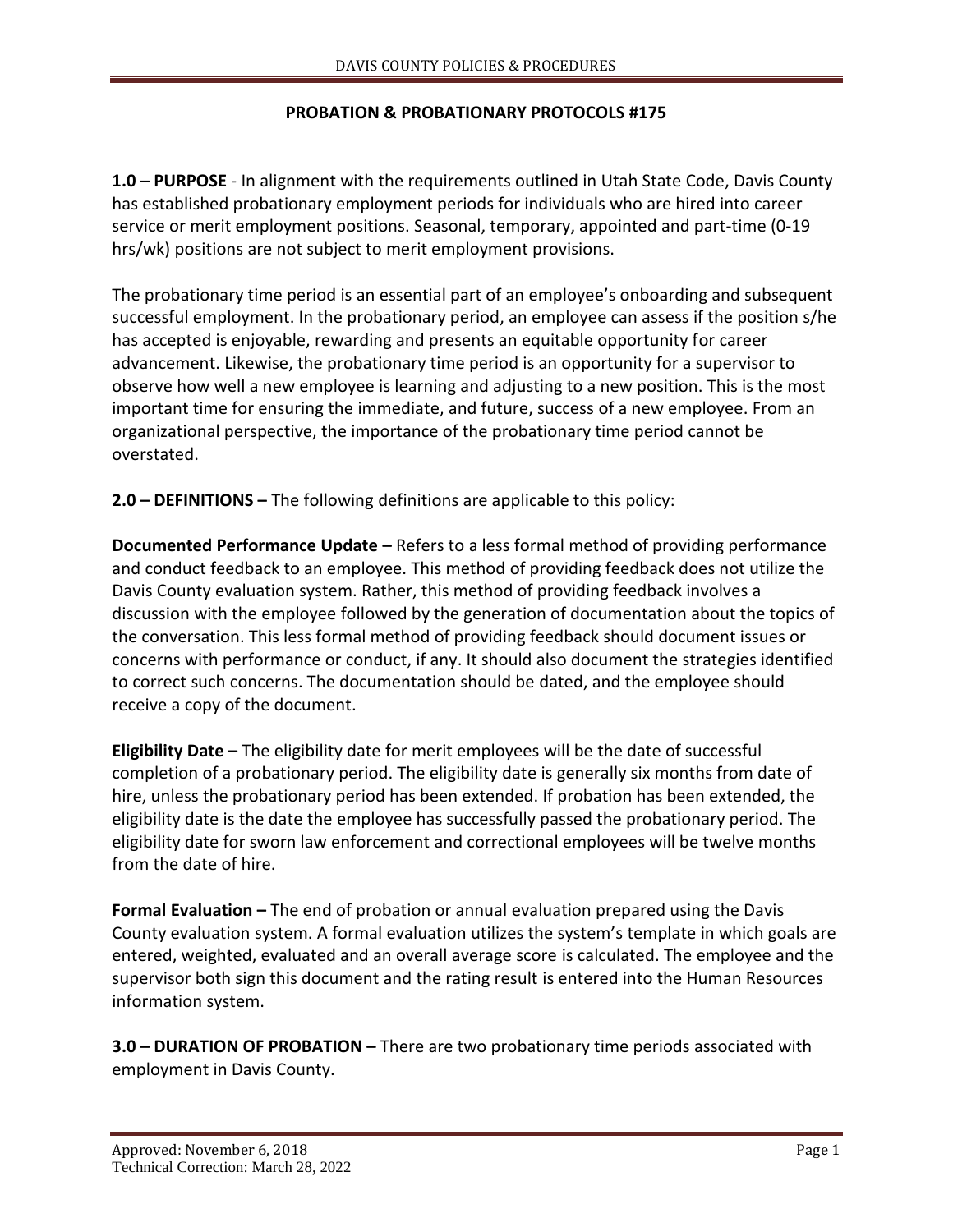**Non-sworn positions** – An individual who is hired by Davis County, and who IS NOT hired into a sworn law enforcement or corrections position, will serve a probationary period of six (6) months. This probationary time period may be extended for a solid business reason, and in accordance with, the procedures outlined in Section 6.0 of this policy.

**Sworn positions** – An individual who is hired by Davis County, and who IS hired into a sworn law enforcement or corrections position, will serve a probationary period of twelve (12) months. This probationary time period may be extended beyond the twelve (12) months, if necessary, for a solid business reason. For example: probation may be extended for good cause to allow an employee to complete, and receive a certificate of completion, from an approved Peace Officer Training Program**.** The probationary time period must be extended in accordance with the procedures outlined in Section 6.0 of this policy.

**4.0 – PROBATIONARY FEEDBACK** - During the probationary period, supervisors are urged to complete performance reviews at regular intervals throughout probation – especially when conduct or performance issues are a concern. Probationary feedback sessions should be documented in some fashion. Notes to the supervisor's file or an email to the employee regarding the topics discussed are ways to document the conversation.

**5.0 – RESPONSIBILITY TO CONDUCT EVALUATIONS –** Departmentally designated supervisors have the responsibility to conduct evaluations with the employees they supervise. Moreover, supervisors have the responsibility to provide feedback about performance to employees on a regular basis. An issue or concern should not be "saved up" for the performance evaluation. Employees should not receive surprises when it's time for their evaluations. Rather, employees should have an awareness of any problems related to conduct or performance as those issues occur. Administrative Officers have the final responsibility to ensure evaluations are completed.

**6.0 – EXTENDING PROBATION –** The probationary period may be extended for a solid business reason and also provided a supervisor can present documentation about the need to do so.

A solid business reason might include, but is not limited to, the following:

- The need for additional training not available during probation.
- Performance which does not quite meet performance expectations.
- An employee's extended absence during the probationary period which has the effect of limiting the employee's ability to successfully learn the new job. For example – an employee who is deployed for extended military service may need more time to thoroughly learn her or his job. Weekend deployment which does not overlap the employee's work schedule does not constitute an extended absence.
- An employee's unexpected extended medical issue during probation.

As mentioned above, a supervisor who is requesting an extension of probation must provide documentation about the need to do so. Documentation may include, but not be limited to, supervisor notes from regularly scheduled meetings during the probationary period; coaching sessions related to specific issues or examples of poor conduct/performance. A failure on the part of the supervisor to adequately train a new employee or a failure on the part of the